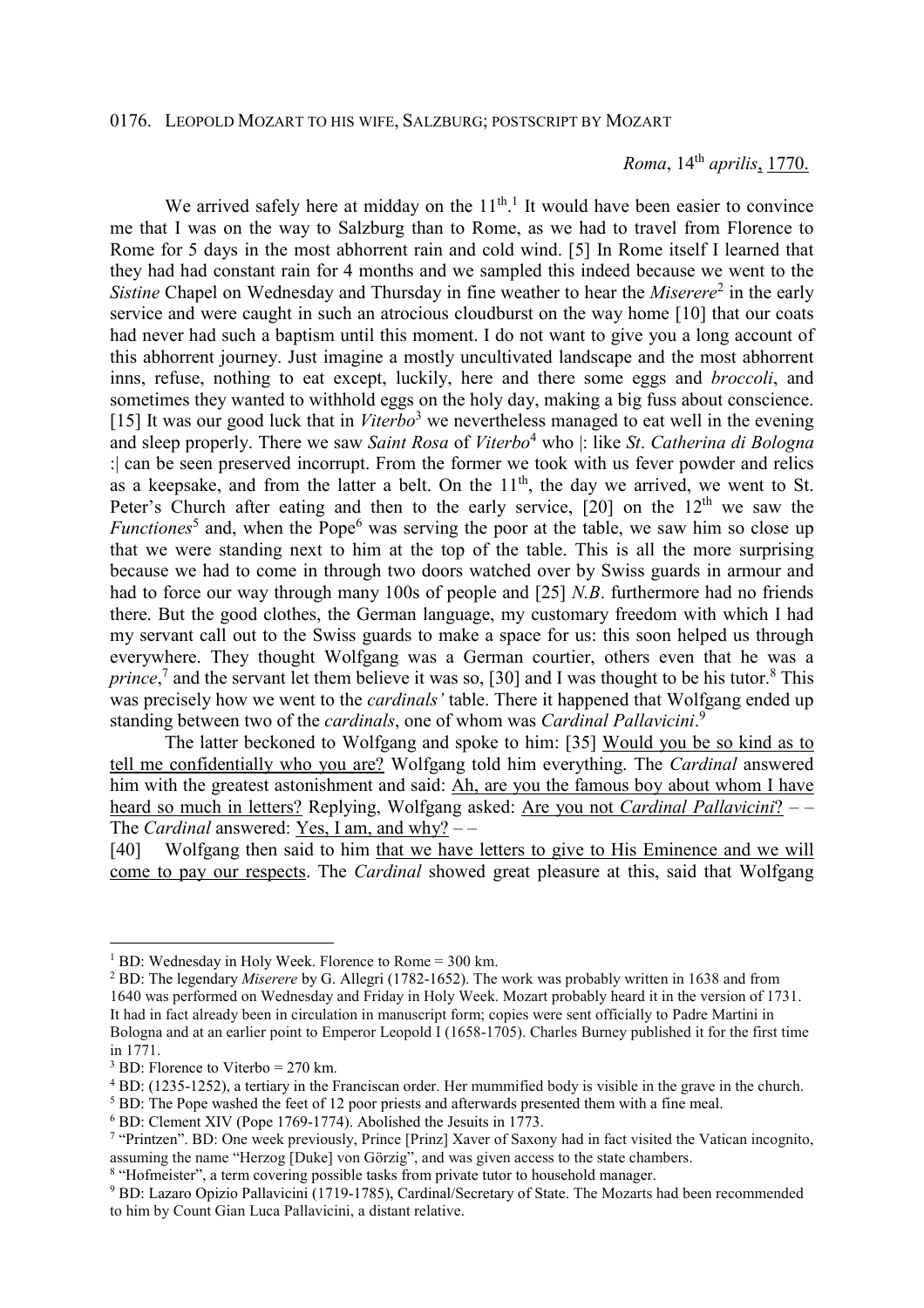speaks good Italian and, among other things, he said: ik kann auck ein benig deutsch sprecken $10$  etc. etc.

 As we were going away, Wolfgang kissed his hand [45] and the *Cardinal* took the *biretta* from his head and paid him a very polite *compliment*.

You will often have heard perhaps of the famous *Miserere*<sup>11</sup> in Rome, which is so highly regarded that the chapel musicians are forbidden, under pain of *excommunication*, to take any of the parts out of the chapel or to give it to anybody. But we already have it. [50] Wolfgang has already written it down and we would have sent it to Salzburg with this letter but that our presence is necessary to perform it. Only the style of performance alone has to make a bigger contribution than the composition itself, so we will bring it home with us and, because it is one of the secrets of Rome, we do not want to entrust it to other hands [55] *ut non incurremus mediate vel immediate in Censurem Ecclesiæ*. 12

 We have already thoroughly combed St. Peter's church, and certainly nothing of whatever is to be seen here is to be left out. Tomorrow<sup>13</sup> |: if God will : we will see His Holiness pontificating. You cannot possibly imagine the arrogance of the *abbés* here. [60] Anyone who has even the least to do with a *cardinal* believes he is as good as the *cardinal* himself. Now, since every cardinal drives to papal activities with 3 and 4 coaches of retinue, with each coach filled with chaplains, secretaries and valets, and who all take up most of the space, I am particularly looking forward to tomorrow and walking through the middle of all these proud gentlemen [65] and leaving them in ignorance of who we are, for we have not yet presented ourselves anywhere because the *Functiones*<sup>14</sup> are on now. On Monday we will begin to deliver our 20 letters of recommendation.

 As happy as I am that you did not travel with us, I also regret that you are not seeing all the towns of Italy, but especially Rome. [70] It is unnecessary, yes, impossible, to give a short description. I advise you to read Kaysler's<sup>15</sup> Travels again. I wrote to you from *Bologna* and Florence. We were in the German *College*, <sup>16</sup> in passing, 2 hours after our arrival and found Herr Mölk<sup>17</sup> in the best of health there, along with other acquaintances. [75] Out of respect for Herr Mölk I will have Wolfgang perform at the *College*<sup>18</sup> because they are keen to hear him. We immediately alighted, thanks to *Abbé Marcobruni*, <sup>19</sup> at a private house, but, because there is only one room here and we must have 2 in order to receive people who visit us, we will move to more presentable quarters<sup>20</sup> this evening. Today and yesterday I have been something of a patient, [80] for I have taken 3 digestive powders, but find myself well |: praise God :|; Wolfgang is likewise well and sends you herewith a *contradance*. <sup>21</sup> His wish is that Herr *Cirillus*<sup>22</sup> should compose steps for it, and in such a way that when the 2 *violins*

 $\overline{a}$ 

 $10 =$  "I can also speak a little German", but with all "ch" sounds [as in "loch"] replaced by "k" or "ck", "w[v]" by  $\mathcal{L}$ ".

<sup>&</sup>lt;sup>11</sup> BD: Cf. line 8 and No. 1212/260 ff.

 $12 =$  so that we do not incur indirectly or directly the censure of the church.

<sup>13</sup> BD: Easter Sunday.

<sup>14</sup> BD: Cf. line 20.

<sup>15</sup> BD: Johann Georg Keyssler, *Neueste Reisen durch Deutschland*, ..., Hannover, 1751 and 1752. (Traveller's notes for Germany).

<sup>16</sup> BD: = Collegium Germanicum, cf. No. 0182/30. Albert von Mölk, Dr. jur. (1749-1799), studied in Rome, where he met Leopold and Wolfgang in 1770 (cf. No. 0176/72 ff.). From 1770 various ecclesiastical and civic offices; cf. note on No. 0158/5.

 $17$  BD:  $=$  Albert von Mölk, later Dr. jur. (1749-1799), studied in Rome. From 1770 various ecclesiastical and civic offices; cf. note on No. 0158/5. Son of Privy Councillor and Court Chancellor [Geheimrat & Hofkanzler] Franz Felix Anton von Mölk (1714-1776) in Salzburg.

<sup>&</sup>lt;sup>18</sup> BD: This took place on second May, 1770, cf. No. 0182/30.

 $19$  BD: Cf. No. 0170/57, 60. Director of the post office in Rome; he had at one stage studied in Salzburg.

<sup>20</sup> BD: Cf. No. 0177/17-18.

<sup>21</sup> BD: KV 123 (73g).

<sup>&</sup>lt;sup>22</sup> BD: Cyrill Hofmann, from 1767 dancing master at the Salzburg court.